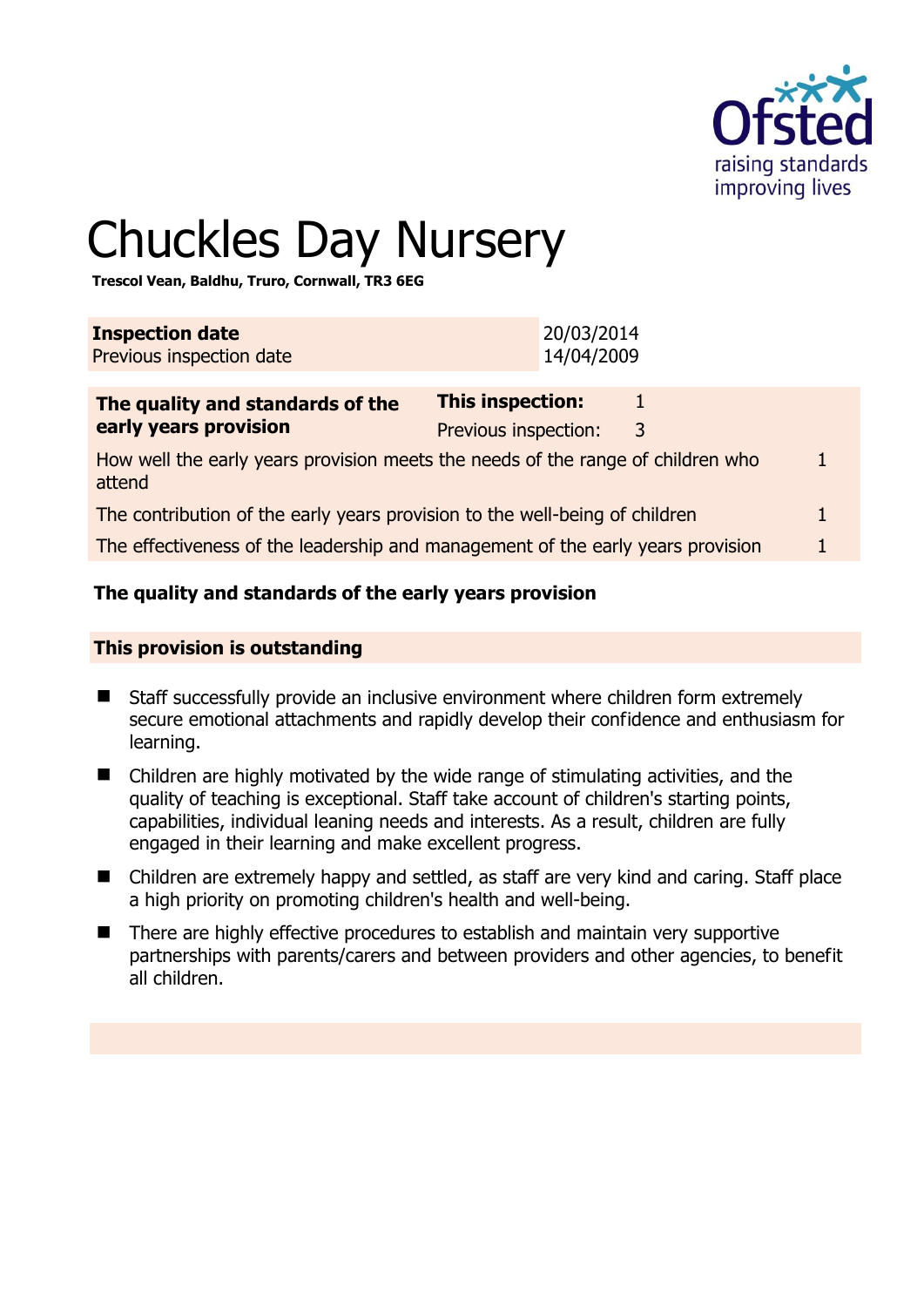#### **Information about this inspection**

Inspections of registered early years provision are:

- $\bullet$  scheduled at least once in every inspection cycle the current cycle ends on 31 July 2016
- scheduled more frequently where Ofsted identifies a need to do so, for example where provision was previously judged inadequate
- **•** brought forward in the inspection cycle where Ofsted has received information that suggests the provision may not be meeting the legal requirements of the Early Years Foundation Stage or where assessment of the provision identifies a need for early inspection
- **•** prioritised where we have received information that the provision is not meeting the requirements of the Early Years Foundation Stage and which suggests children may not be safe
- scheduled at the completion of an investigation into failure to comply with the requirements of the Early Years Foundation Stage.

The provision is also registered on the compulsory part of the Childcare Register. This report includes a judgment about compliance with the requirements of that register.

#### **Inspection activities**

- $\blacksquare$  The inspector viewed the premises, toys and equipment.
- The inspector engaged in discussion with children, staff and parents.
- The inspector observed interactions between adults and children and undertook a joint observation of an activity.
- The inspector sampled nursery documentation.

# **Inspector**

Jayne Pascoe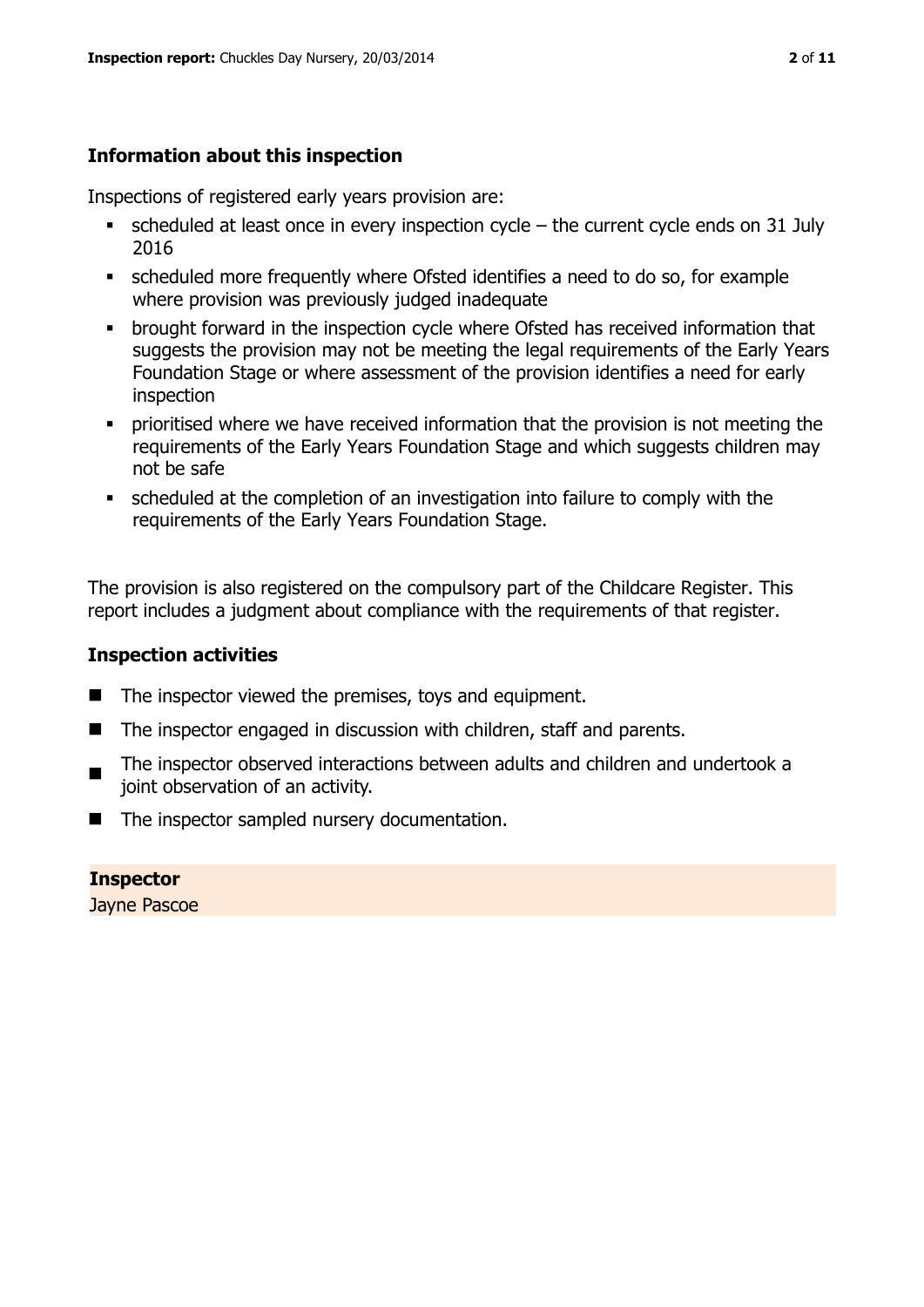### **Full report**

#### **Information about the setting**

Chuckles Day Nursery, Trescol Vean is one of two nurseries run by Chuckles Nurseries Ltd. It opened in 2005 and operates from the old school in the rural hamlet of Baldhu, close to the city of Truro, in Cornwall. All children share access to a garden and playground for outdoor play and learning activities. The premises are accessible, as a ramp is available for use at the front entrance. The nursery is open each weekday from 8am until 6pm, for 51 weeks of the year, closing on statutory bank holidays and for one week at Christmas. There are currently 51 children in the early years age group on roll. The pre-school receives funding for the provision of early education for children aged three and four years. Some children also attend other early years settings. The nursery supports children who are learning English as an additional language. The nursery is registered on the Early Years Register and compulsory part of the Childcare Register. There are eight members of staff working with the children. Of these, one holds Early Years Professional Status, one is qualified at level 4, five at level 3 and one at level 2. In addition, there is a designated chef, who prepares regular snacks and meals for the children.

#### **What the setting needs to do to improve further**

#### **To further improve the quality of the early years provision the provider should:**

■ extend opportunities for children to increase their sense of responsibility and belonging further, for example by introducing an interactive visual time line of the daily routine activities, using photographs of children at play.

#### **Inspection judgements**

#### **How well the early years provision meets the needs of the range of children who attend**

Staff have a very secure understanding of how babies and children learn and develop. They are highly skilled practitioners, who interact exceptionally well with all children to successfully promote their all-round learning and development. The quality of teaching is excellent, as staff interact effortlessly to engage children in activities at their own level of ability and to challenge them appropriately. This helps children of differing abilities, who are within the same group, develop confidence and reach their full potential. Older children enjoy a whole-group discussion, during which they extend their social skills as they warmly greet one another by name as part of a familiar 'welcome' song. They take turns to choose a 'name card' and attempt to identify who it belongs to, using either the picture or the name printed on it. This daily routine activity successfully promotes children's literacy skills. Some children can correctly identify the name without adult support and others wait for a prompt, but all are successful with minimum intervention. To extend this activity further, staff ask children to use their finger to trace their own name. For those who are fully competent in this exercise, staff suggest they move on from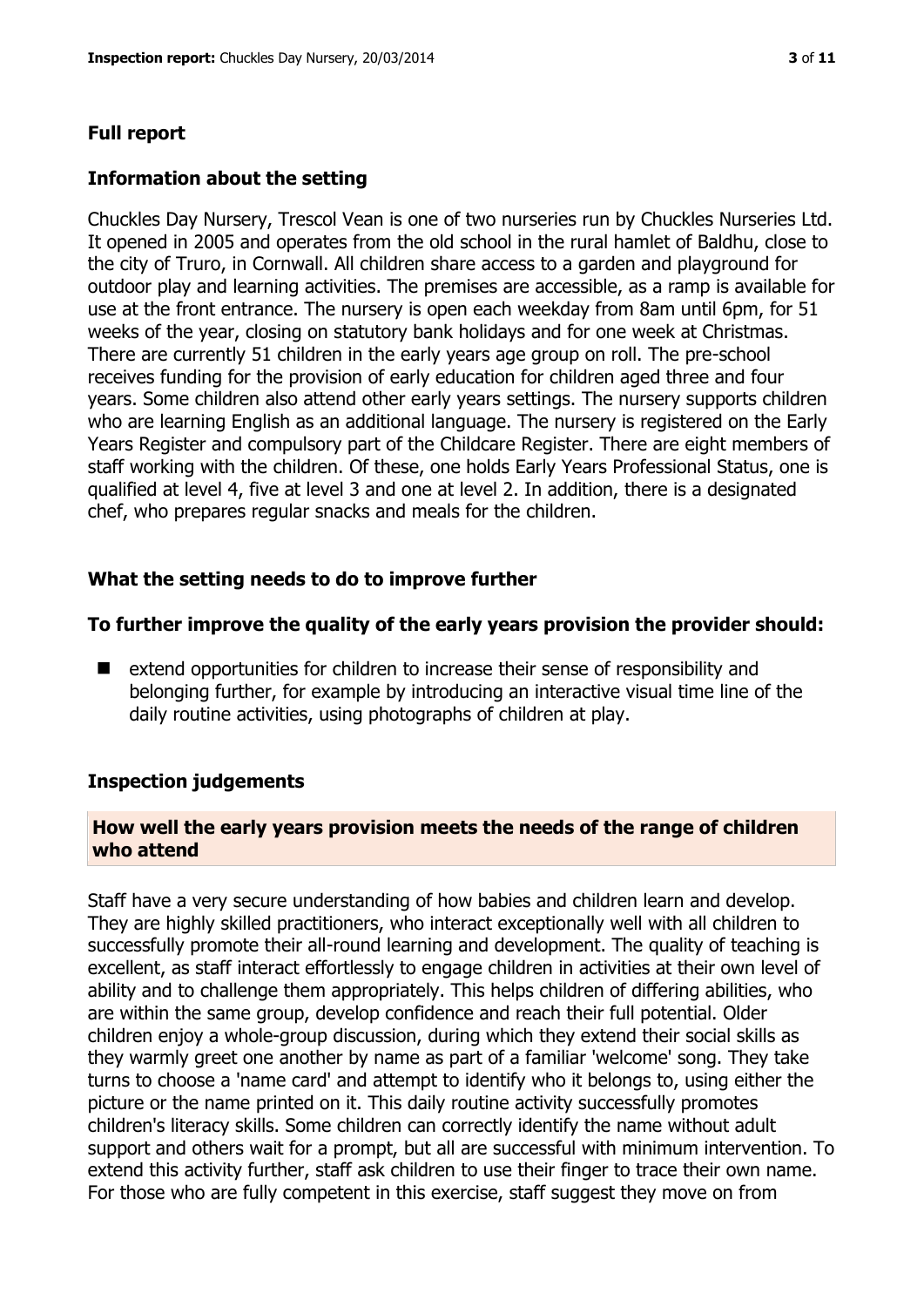tracing their name, to drawing it with their finger on the surface of the carpet.

Staff treat children with respect and their contributions are valued. Older children make suggestions for outdoor activities, which staff act on enthusiastically. They agree that the windy weather is ideal for use of the 'ribbon sticks'. They wave these into the air as they play and observe the way in which it moves randomly in the changing wind direction. Staff have high expectations of all children and ask open questions to extend their thinking further. As a result, they consider and understand the impact that different types of weather have on the type of outdoor play they experience. Recently, they have collected rainwater to measure the daily rainfall. Staff are highly successful in supporting babies in developing their physical skills. They understand the importance of providing appropriate equipment, toys and resources to promote their independence and they actively encourage babies to sit unaided, crawl, pull themselves up to standing and walk with use of push-along toys. Excellent use of Makaton leads to all children being fully included; for example, babies understand when it is time for singing and dancing as they observe staff sign that this will be happening. They become excited at the prospect of this enjoyable session, clap their hands and wriggle enthusiastically from side to side. Babies and children who are learning English as an additional language express their needs very effectively, as they sign that they are hungry, thirsty or tired. In addition to use of their emerging vocabulary, body language and facial expression, all children routinely use signing to communicate with staff and one another. This, in turn, effectively promotes children's personal, emotional and social development as they acquire the essential key skills to support future learning.

Assessment of children's progress towards the early learning goals is highly effective. The key person system successfully promotes positive partnerships with parents. This helps to establish an accurate idea of children's individual starting points on entry to the nursery and engages parents in excellent opportunities for shared home learning. Children are encouraged to take toys, books, resources and activities home, in order to enable parents to make a positive contribution to children's learning. 'Wow moments' are recorded by parents and returned to the nursery, to share and celebrate children's achievements at home with staff and other children. Children's individual 'Learning journey' records provide evidence that that they engage in a broad and balanced range of extremely enjoyable, purposeful and worthwhile learning experiences. Staff provide an excellent balance of adult-led and child-initiated activities, which take account of children's unique preferences and abilities. Ongoing written observations, photographs and examples of children's work, help staff to identify appropriate next steps for learning, which they link successfully to future planning. As a result, children benefit from rich, imaginative and varied learning experiences. Therefore, they make rapid progress, which successfully prepares them for their future learning.

#### **The contribution of the early years provision to the well-being of children**

Children are very confident, independent and form exceptionally secure attachments to their key person. They enter the nursery happily and separate very easily from their parent. Children demonstrate a very strong sense of belonging. The nursery fosters a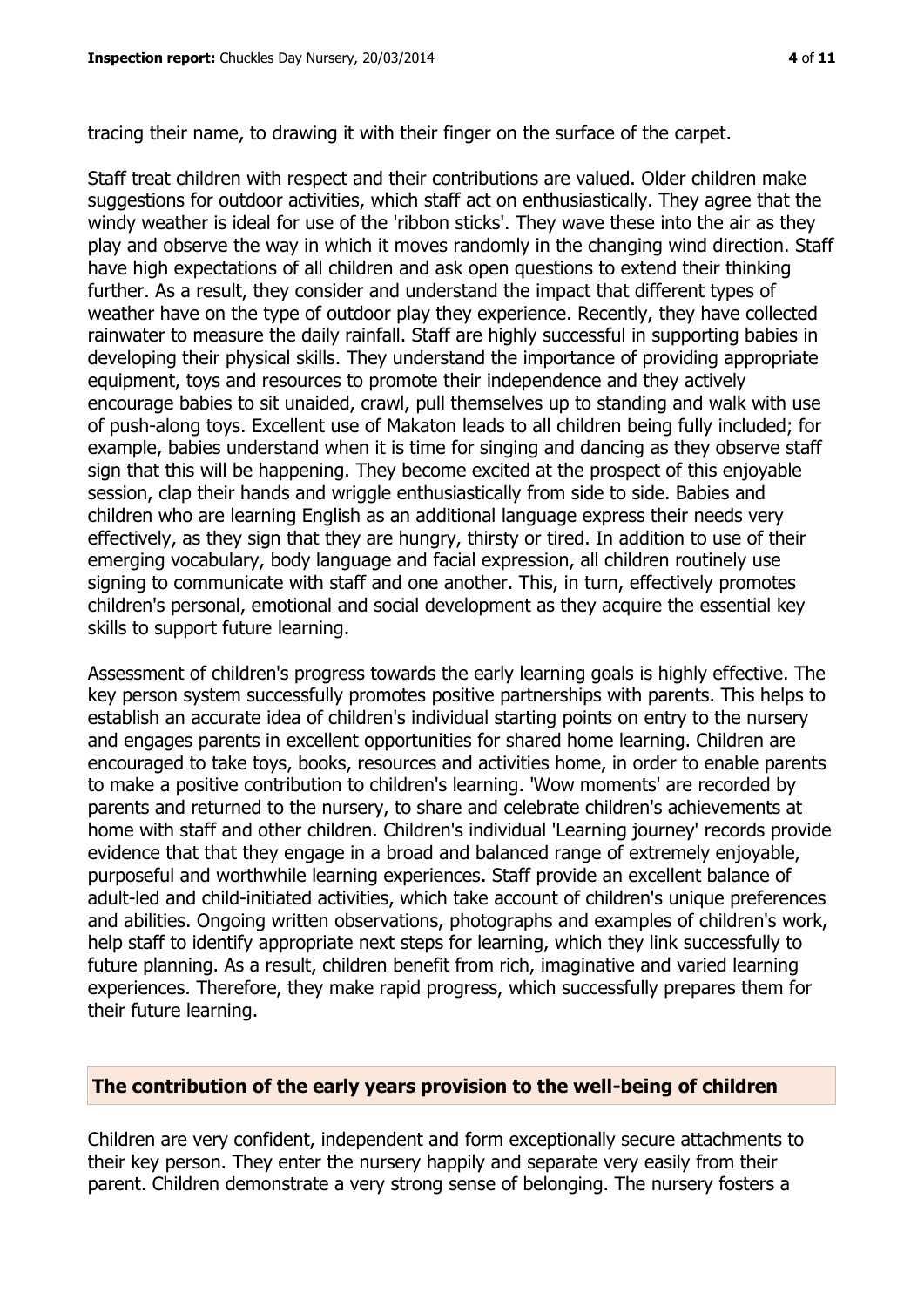welcoming family atmosphere, in which children thrive and flourish. Parents express their complete satisfaction at the high standards of care and education provided. They feel fully involved and enjoy the excellent opportunities for shared learning activities at home. Regular meetings with parents take place: daily discussion, diaries and details of each child's routine are shared to ensure that each child's individual needs are identified, respected and met very well. Staff show a high level of concern for the safety and wellbeing of the children in their care. They are very attentive and sensitive to children's needs. Staff are very positive role models who set excellent examples of expected standards of behaviour to children. Children are exceptionally well behaved, socially skilled, polite, kind and considerate to others. Staff engage children well in ongoing discussion about how to keep themselves and others safe, as they move indoors and outdoors, and handle tools and equipment. Because of these very good practices, children feel safe and secure.

The nursery is very welcoming, clean, comfortable and exceptionally well organised. Children of differing ages and abilities are cared for in their own designated rooms, but come together at different times of the day to enjoy social meal times and joint activities. This helps to promote their social and emotional development, as they interact with older and younger children and the staff team. On entering the nursery, there is an attractive display of photographs of children engaged in nursery activities. This helps children and parents to gain an awareness of what the nursery has to offer. It also promotes discussion with staff about how to effectively support children's learning and development through everyday play. Staff use photographs to make books of children and their families, which help to settle new children and provide a strong sense of self worth. However, this effective use of photographs is not fully utilised; for example, to provide children with an interactive visual time line of the day. Staff use daily routine activities exceptionally well to promote learning. Children count how many mats are required for the number of children in the pre-school group to sit on at group discussion time. Staff introduce additional challenge to this everyday activity by not providing enough, so that children must work out how many more are required. They are encouraged to take responsibility for managing their own personal care needs in relation to their ability. Children also prepare their own snack, by cutting a selection of fresh fruits, sharing them out, and pouring their own drinks. They understand the importance of promoting their good health, as they learn about healthy eating, grow their own fruit and vegetables and follow robust procedures to prevent the spread of infection.

Children are confident to explore and investigate freely. They ask questions, which are respected and answered fully by staff. Children of all ages cooperate and negotiate to maintain harmonious play. There are excellent visual prompts and learning aids displayed on the walls, both indoors and outdoors. Staff understand that children greatly enjoy outdoor play and enable them to explore the outdoors as and when they wish. An exceptionally well-resourced outdoor play area provides creative and innovative ideas to extend children's learning and promote their curiosity. Low windows in the perimeter wall provide excellent observation panels, through which children have a close up view of sheep and their newly born lambs. Children are currently exploring the changes that take place in the springtime. They collect tadpoles and caterpillars, which they keep in appropriate containers to recreate their natural habitat. This enables them to witness the fascinating process of metamorphosis, as these interesting creatures change into frogs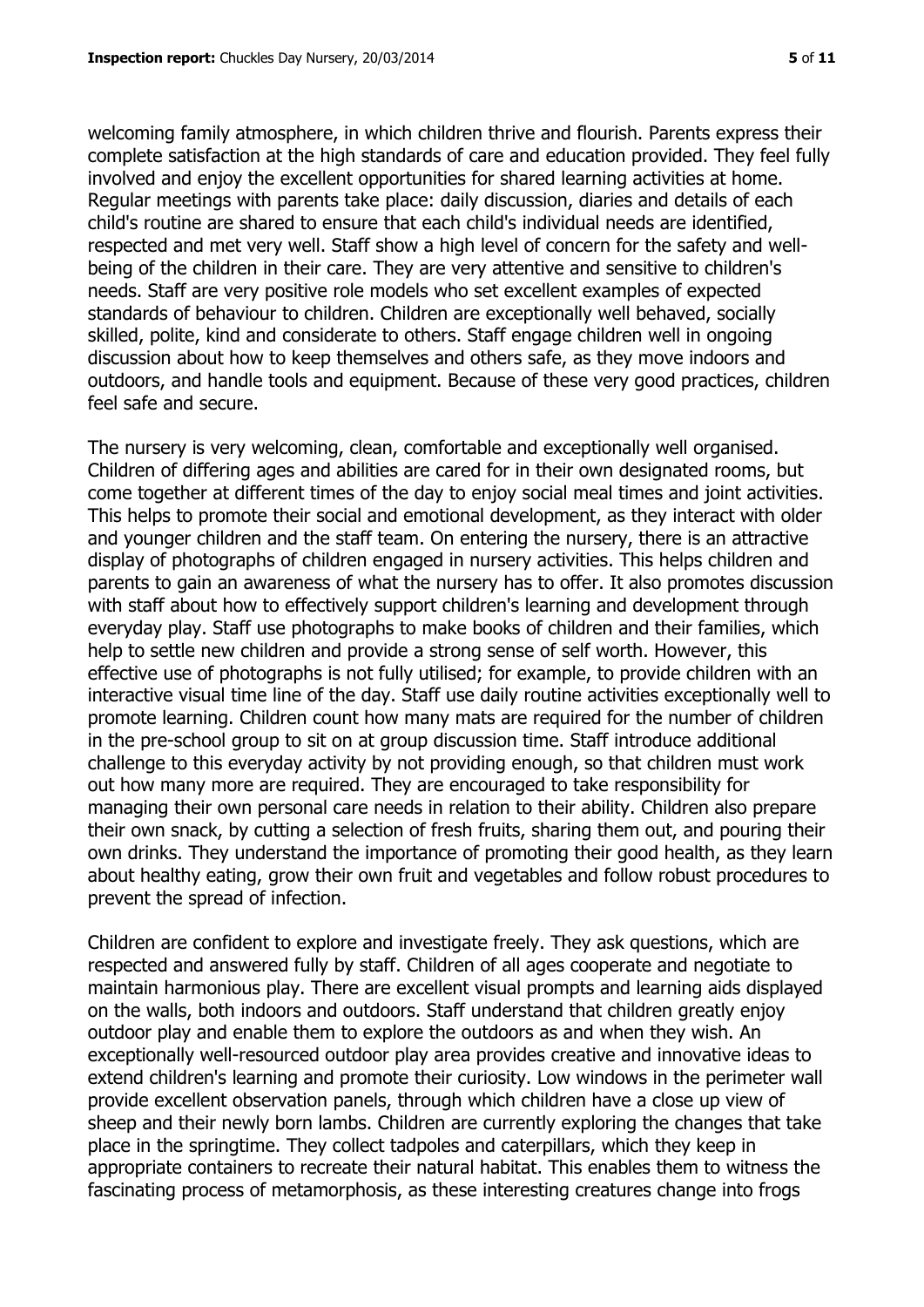and butterflies, before the children release them back into the wild. Children engage in excellent opportunities to explore their own culture, beliefs and abilities and those of others. They develop a very positive awareness of the importance of helping others less fortunate than themselves, as they regularly raise money for good causes. The positive respect children have for one another increases their confidence. As a result, they are selfassured and demonstrate excellent interpersonal skills. Staff establish exceptionally thorough procedures to establish strong and constructive links with other early years providers and agencies. These excellent practices successfully support children in their move on to other early years settings and school.

#### **The effectiveness of the leadership and management of the early years provision**

Staff have an excellent understanding of the learning and development and safeguarding and welfare requirements of the Statutory Framework for the Early Years Foundation Stage. The designated safeguarding officer has completed comprehensive training and is competent in her responsibility to safeguard children. All other staff have completed basic safeguarding training and demonstrate a very secure understanding of the local safeguarding procedures and that they are confident to follow these if required. Staff supervise children appropriately at all times, and unvetted persons are monitored very effectively. Recruitment, induction, supervision and vetting procedures are robust. A review of staff suitability takes place during regular appraisals. The appraisal system also identifies professional training and development needs, in order to update and extend staff knowledge and skills. This has a positive impact on outcomes for children. A comprehensive written risk assessment is in place and staff complete daily visual checks on the premises, toys and equipment. Children participate in regular emergency evacuation procedures to develop their familiarity and confidence. They also learn how to identify and manage everyday risk through ongoing discussion.

The registered individual is inspirational, knowledgeable and committed to driving continuous improvement in the childcare practice. Staff are highly enthusiastic, confident and competent in their role and responsibilities. The systems to monitor, assess and plan for children's progress are exceptionally effective. As a result, there is evidence that all children make excellent progress in their learning and development in relation to their individual starting point. Procedures for staff deployment are extremely effective. Partnerships between the setting, parents, external agencies and other providers are exceptionally strong and contribute exceptionally well to meeting children's needs. All staff, including the nursery chef, are actively involved in the regular review of nursery practice. Staff respect the views of parents and children, gathered during discussion and from questionnaires. This helps to identify appropriate areas for future development, such as appropriate training needs for staff and additional resources for the outdoor area and sensory room.

#### **The Childcare Register**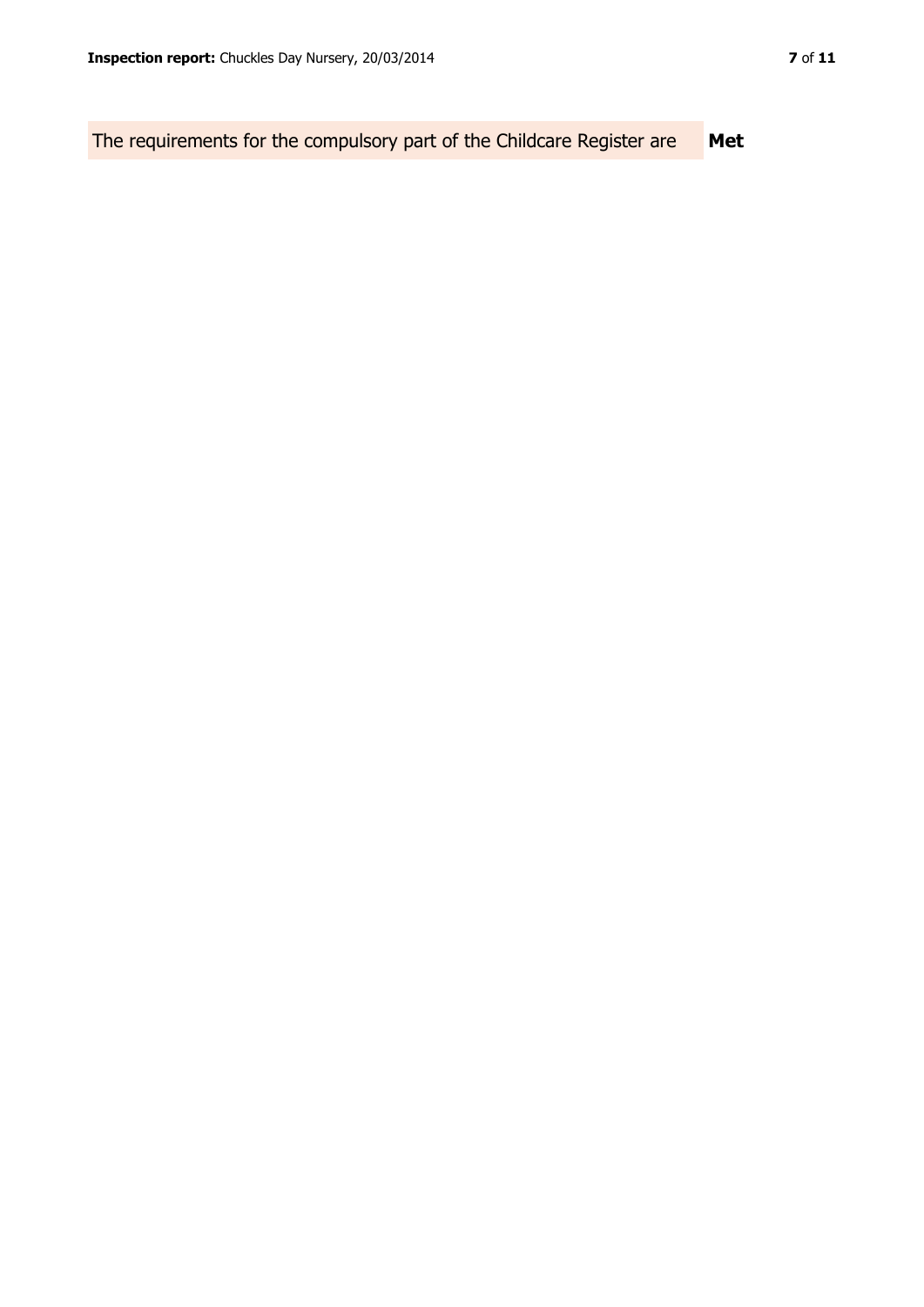# **What inspection judgements mean**

# **Registered early years provision**

| <b>Grade</b> | <b>Judgement</b>        | <b>Description</b>                                                                                                                                                                                                                                                                                                                                                                                |
|--------------|-------------------------|---------------------------------------------------------------------------------------------------------------------------------------------------------------------------------------------------------------------------------------------------------------------------------------------------------------------------------------------------------------------------------------------------|
| Grade 1      | Outstanding             | Outstanding provision is highly effective in meeting the needs<br>of all children exceptionally well. This ensures that children are<br>very well prepared for the next stage of their learning.                                                                                                                                                                                                  |
| Grade 2      | Good                    | Good provision is effective in delivering provision that meets<br>the needs of all children well. This ensures children are ready<br>for the next stage of their learning.                                                                                                                                                                                                                        |
| Grade 3      | Requires<br>improvement | The provision is not giving children a good standard of early<br>years education and/or there are minor breaches of the<br>safeguarding and welfare requirements of the Early Years<br>Foundation Stage. It will be monitored and inspected within<br>twelve months of the date of this inspection.                                                                                               |
| Grade 4      | Inadequate              | Provision that is inadequate requires significant improvement<br>and/or enforcement action. The provision is failing to give<br>children an acceptable standard of early years education and/or<br>is not meeting the safeguarding and welfare requirements of<br>the Early Years Foundation Stage. It will be monitored and<br>inspected again within six months of the date of this inspection. |
| Met          |                         | The provision has no children on roll. The inspection judgement<br>is that the provider continues to meet the requirements for<br>registration.                                                                                                                                                                                                                                                   |
| Not met      |                         | The provision has no children on roll. The inspection judgement<br>is that the provider does not meet the requirements for<br>registration.                                                                                                                                                                                                                                                       |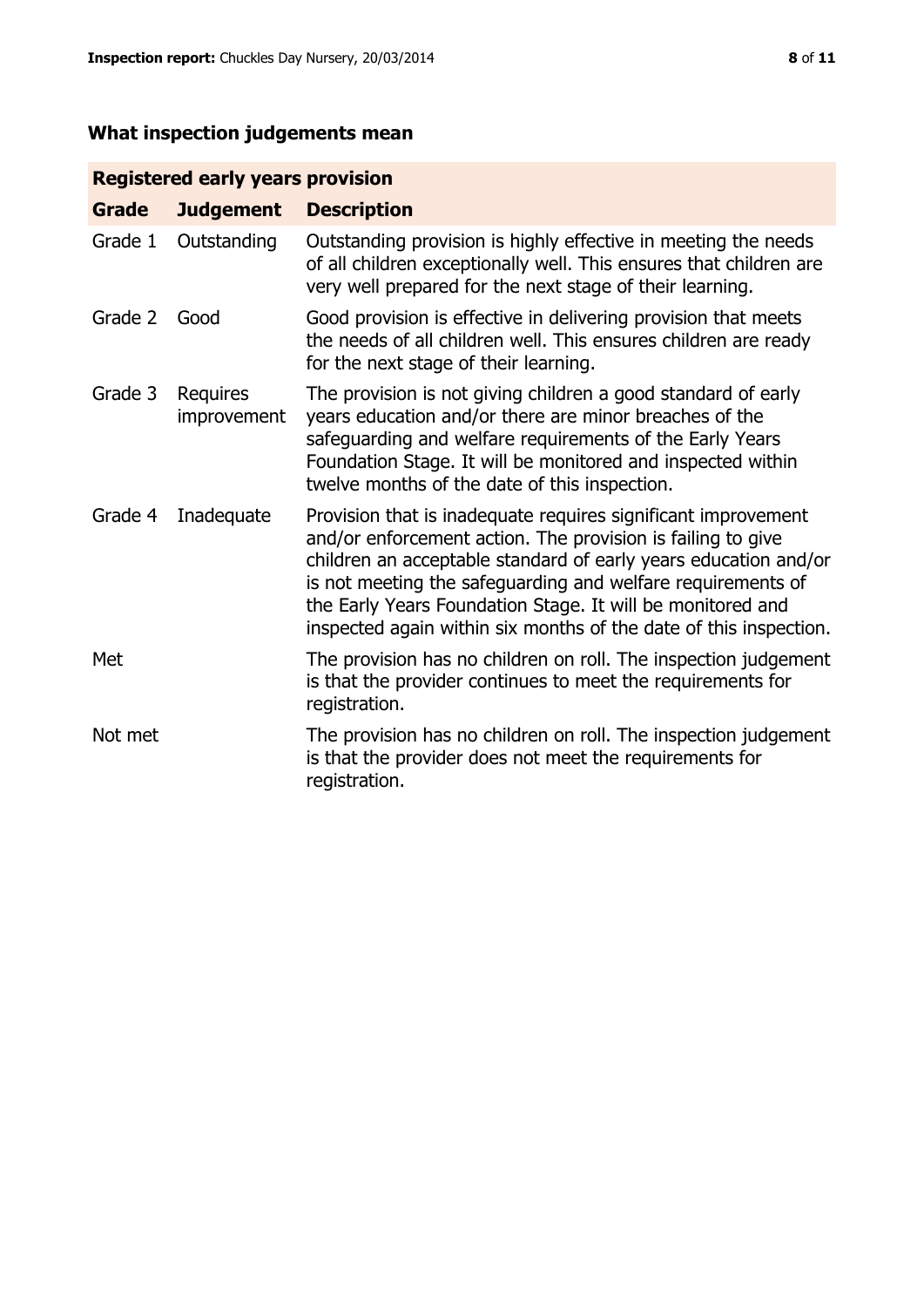#### **Inspection**

This inspection was carried out by Ofsted under sections 49 and 50 of the Childcare Act 2006 on the quality and standards of provision that is registered on the Early Years Register. The registered person must ensure that this provision complies with the statutory framework for children's learning, development and care, known as the Early Years Foundation Stage.

#### **Setting details**

| Unique reference number            | EY316089                      |
|------------------------------------|-------------------------------|
| <b>Local authority</b>             | Cornwall                      |
| <b>Inspection number</b>           | 845716                        |
| <b>Type of provision</b>           | Full-time provision           |
| <b>Registration category</b>       | Childcare - Non-Domestic      |
| <b>Age range of children</b>       | $0 - 8$                       |
| <b>Total number of places</b>      | 45                            |
| Number of children on roll         | 51                            |
| <b>Name of provider</b>            | <b>Chuckles Nurseries Ltd</b> |
| <b>Date of previous inspection</b> | 14/04/2009                    |
| <b>Telephone number</b>            | 01872 560788                  |

Any complaints about the inspection or the report should be made following the procedures set out in the guidance *'Complaints procedure: raising concerns and making complaints* about Ofsted', which is available from Ofsted's website: www.ofsted.gov.uk. If you would like Ofsted to send you a copy of the guidance, please telephone 0300 123 4234, or email enquiries@ofsted.gov.uk.

## **Type of provision**

For the purposes of this inspection the following definitions apply:

Full-time provision is that which operates for more than three hours. These are usually known as nurseries, nursery schools and pre-schools and must deliver the Early Years Foundation Stage. They are registered on the Early Years Register and pay the higher fee for registration.

Sessional provision operates for more than two hours but does not exceed three hours in any one day. These are usually known as pre-schools, kindergartens or nursery schools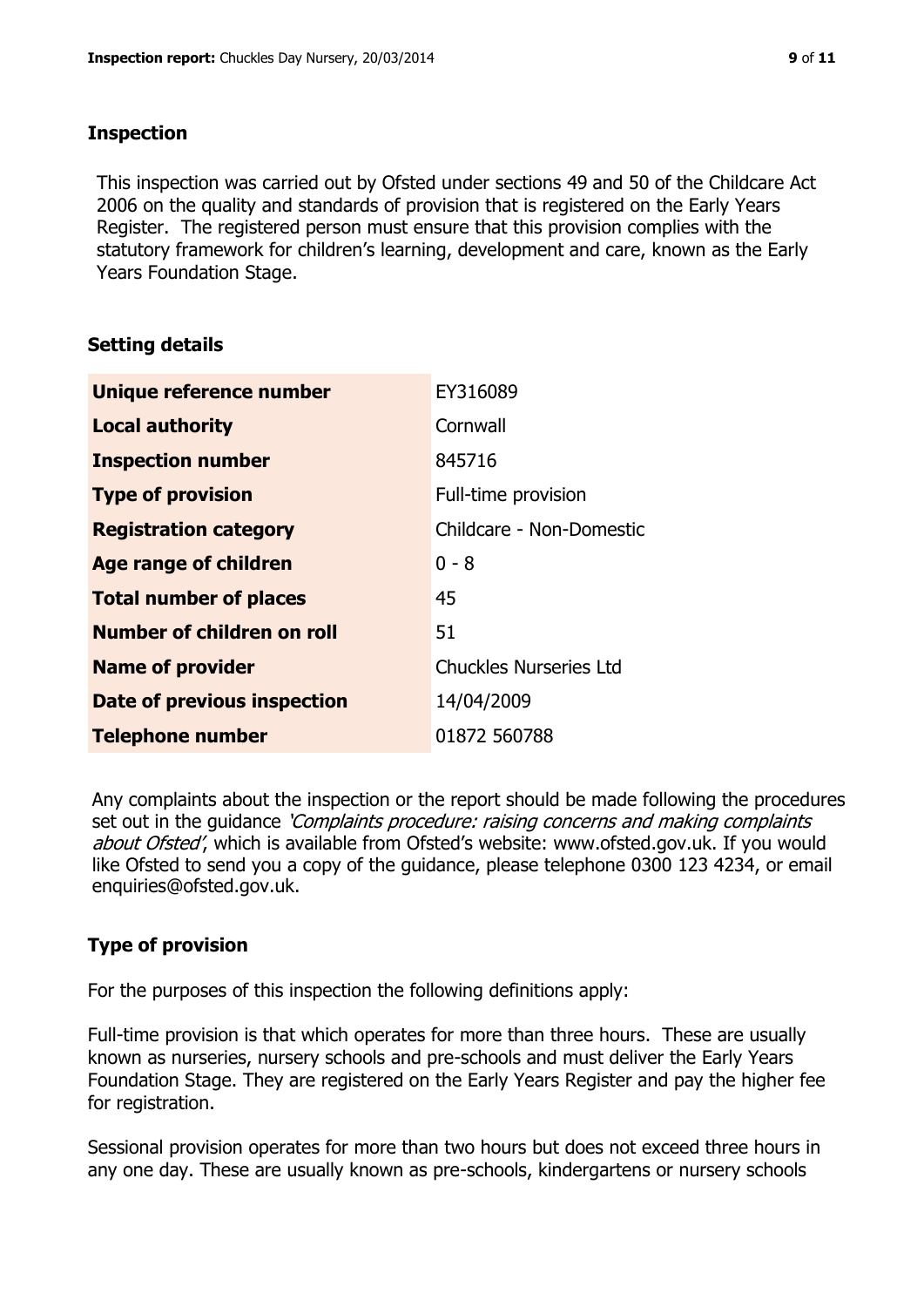and must deliver the Early Years Foundation Stage. They are registered on the Early Years Register and pay the lower fee for registration.

Childminders care for one or more children where individual children attend for a period of more than two hours in any one day. They operate from domestic premises, which are usually the childminder's own home. They are registered on the Early Years Register and must deliver the Early Years Foundation Stage.

Out of school provision may be sessional or full-time provision and is delivered before or after school and/or in the summer holidays. They are registered on the Early Years Register and must deliver the Early Years Foundation Stage. Where children receive their Early Years Foundation Stage in school these providers do not have to deliver the learning and development requirements in full but should complement the experiences children receive in school.